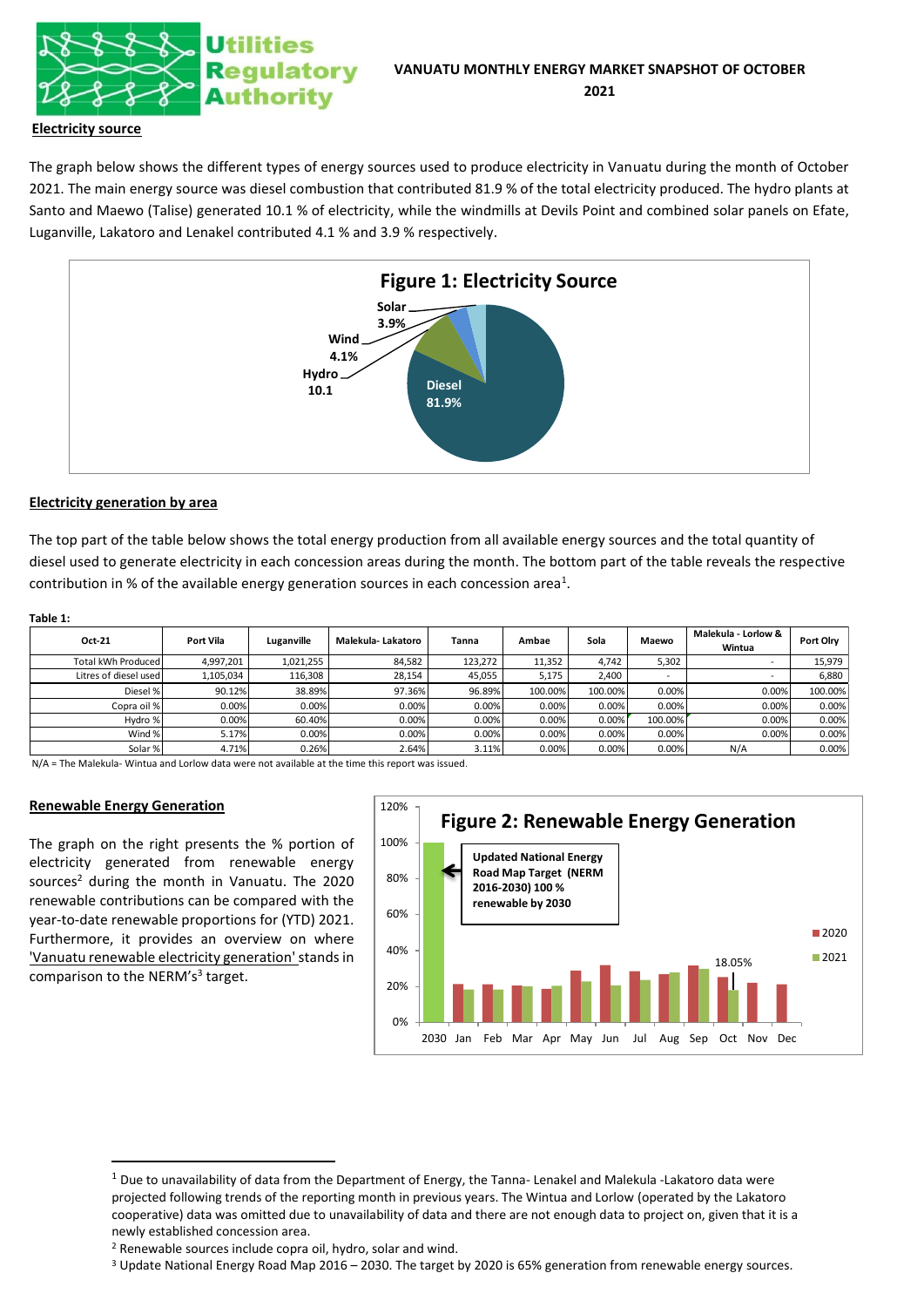## **Number of customers**

The below table outlines number of customers in different concession areas in Vanuatu (See notes for more information on concessionaires.

| Table 2:               |             |            |                 |       |     |                                   |         |    |                            |  |  |
|------------------------|-------------|------------|-----------------|-------|-----|-----------------------------------|---------|----|----------------------------|--|--|
| Oct-21                 |             |            |                 |       |     |                                   |         |    |                            |  |  |
| Customer numbers       | l Port Vila | Luganville | Tanna           |       |     | Malekula Port Olry Talise (Maewo) | l Ambae |    | Vanua Lava   Wintua-Lorlow |  |  |
| Total active customers | 16,122      | 3.784      | $\frac{1}{380}$ | 1,232 | 352 | 231                               | 129     | 83 | 116                        |  |  |

## **Fuel cost index**

Graph on the right discloses the fuel price index. It is not showing the price per liter of diesel but the evolution or movement of fuel price in 2021. The index point is updated to start 100 points in January 2020 to cater for electricity service areas that their operational data becomes available thereafter.

At the time this report was issued, the Department of Energy was not able to provide the necessary data to compute the fuel price index for Tanna and Malekula since August 2021 (As shown in the graph).

#### **Electricity Price**

UNELCO<sup>4</sup> tariff for the month of October 2021 is 55.41 Vatu/kWh. VUI<sup>5</sup>, DoE<sup>6</sup> and the Wintua/Lorlow electrical Cooperative's<sup>7</sup> applicable tariff of the same month is 38.52, 70.22 and 58 Vatu/kWh respectively.

UNELCO and DoE's actual operational parameters for a reporting month are typically utilized to compute electricity tariff for the following month, for instance the the September 2021 operational parameters were used to determine the October 2021 tariff.





<sup>4</sup> Union Electrique du Vanuatu Limited, <<UNELCO LIMITED>>, supply electricity in Port Vila

<sup>5</sup> Vanuatu Utilities Infrastructure supplies electricity in Luganville and Port Olry (Santo), Sola (Banks) and Talise (Maewo).

<sup>6</sup> The Department of Energy (DoE) supplies electricity in the Tanna and Malekula concessions since mid-July 2020 and has commenced charging tariff in October of 2020.

 $^7$  Lakatoro cooperative is operating the newly established Solar grid at Wintua and Lorlow in Malekula. For more